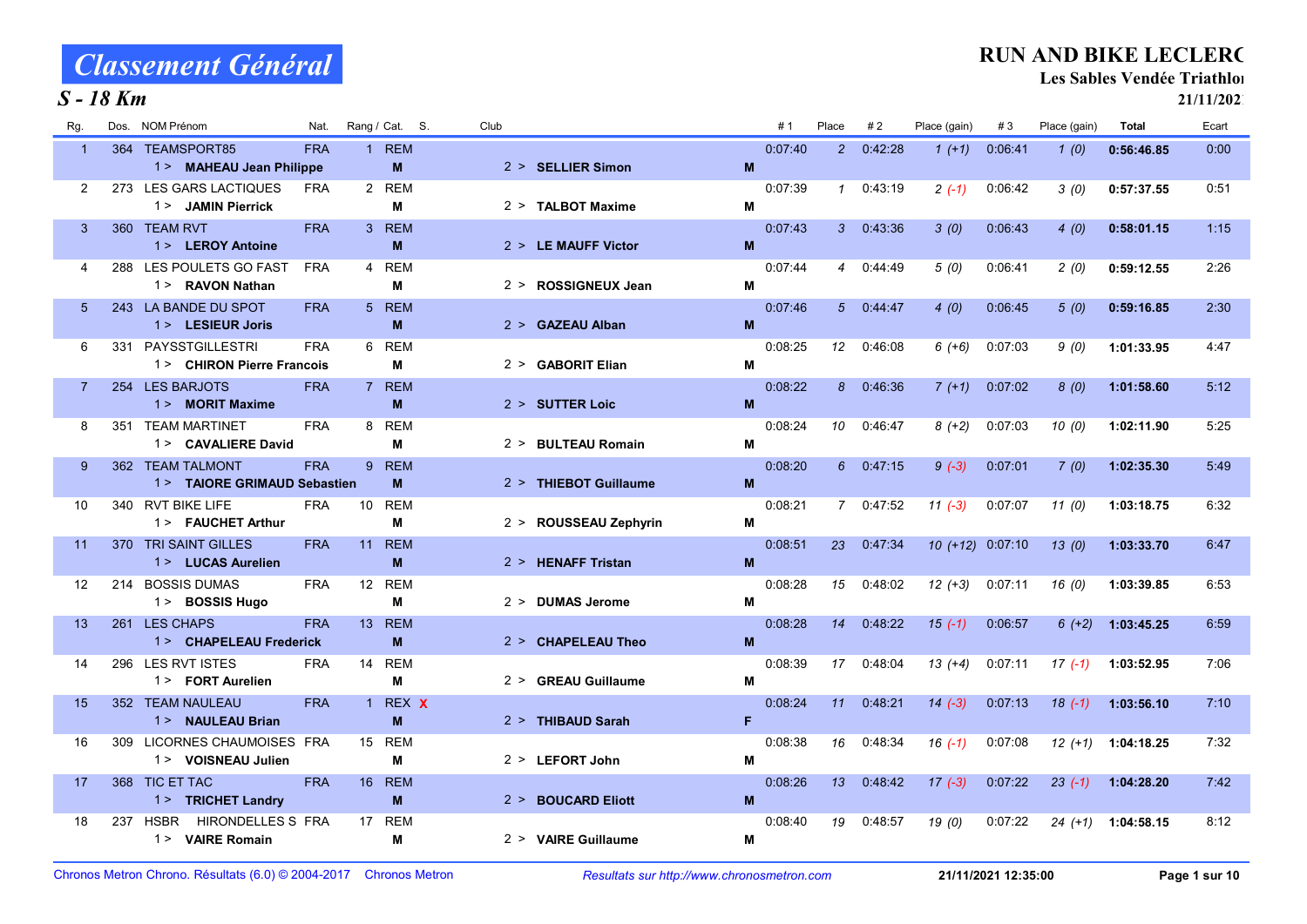#### S - 18 Km

### RUN AND BIKE LECLERC

Les Sables Vendée Triathlon

| Rg. | NOM Prénom<br>Dos.                                      | Nat.       | Rang / Cat. S.                     | Club |                            |   | #1      | Place           | #2      | Place (gain)     | #3      | Place (gain) | <b>Total</b> | Ecart |
|-----|---------------------------------------------------------|------------|------------------------------------|------|----------------------------|---|---------|-----------------|---------|------------------|---------|--------------|--------------|-------|
| 19  | 349 TEAM DICK AND RUN<br>1 > GUIGNARD Aymeric           | <b>FRA</b> | <b>18 REM</b><br>M                 |      | 2 > CHARTIER Sylver        | M | 0:08.47 | 21              | 0:48.49 | $18(+3)$         | 0.07.33 | $29( -1)$    | 1:05:07.90   | 8:21  |
| 20  | 380 EQUIPE 380<br>1 > JOUET Mathieu                     | <b>FRA</b> | 19 REM<br>M                        |      | 2 > GRARE Thibaut          | M | 0:08:39 | 18              | 0.49.34 | $20(-2)$         | 0.07:19 | 22(0)        | 1:05:30.80   | 8:44  |
| 21  | 244 LA DOMANGERE<br>1 > REMAUD Gautier                  | <b>FRA</b> | 20 REM<br>M                        |      | 2 > FARTHOUAT Mathieu      | M | 0:08:23 | 9               | 0:50:01 | $25(-12)$        | 0:07:10 | 14(0)        | 1:05:32.05   | 8:46  |
| 22  | 356 TEAM PILOURSON<br>1 > GUERIN Luc                    | <b>FRA</b> | 21<br><b>REM</b><br>М              |      | 2 > GUERIN Malo            | M | 0:08:42 | 20              | 0:49:58 | $24 (-2)$        | 0:07:10 | 15(0)        | 1:05:48.35   | 9:02  |
| 23  | 285 LES PETITS EINSTEIN<br>1 > NAULEAU Brice            | <b>FRA</b> | 22 REM<br>M                        |      | 2 > FEYS Kalani            | M | 0:09:09 | 29              | 0:49:39 | $21 (+6)$        | 0 07:34 | 30(0)        | 1:06:20.90   | 9:34  |
| 24  | 204 ACLR TRI AD E M<br>1 > CABOT Mathieu                | <b>FRA</b> | 23 REM<br>М                        |      | 2 > CHALLET Adrien         | М | 0:09:25 | 33              | 0.49.41 | $22 (+9)$        | 0:07:17 | 21(0)        | 1:06:21.85   | 9:35  |
| 25  | 342 SAINT JEAN DE MONTS M FRA<br>1> GUITTONNEAU Laurent |            | 24 REM<br>M                        |      | 2 > BOUTIN Thomas          | M | 0:09:00 | 26              | 0:50:13 | $26 (+1)$        | 0:07:39 | 34(0)        | 1:06:50.55   | 10:04 |
| 26  | 242 JIGAN<br>1 > RIGAUT Morgan                          | <b>FRA</b> | 25 REM<br>M                        |      | 2 > LIBERT Jimmy           | м | 0:08:50 | 22              | 0:50:37 | $27(-4)$         | 0:07:28 | 27(0)        | 1:06:52.80   | 10:06 |
| 27  | 326 OCEA5<br>1> HUSSON Mathieu                          | <b>FRA</b> | 26 REM<br>M                        |      | 2 > LEBEAU Dorian          | M | 0:10:03 | 51              | 0.49.46 | 23 (+24) 0:07:13 |         | 19(0)        | 1:07:00.70   | 10:14 |
| 28  | 341 RVT MURZEAU / GIRAUD FRA<br>1> GIRAUDEAU Axelle     |            | 2 REX X<br>F                       |      | 2 > MURZEAU Adrien         | M | 0:08:52 | 24              | 0:51:09 | $33(-5)$         | 0.07:14 | $20(+1)$     | 1:07:13.90   | 10:27 |
| 29  | 298 LES SECOS<br>1 > LHOMMEAU Thomas                    | <b>FRA</b> | 27 REM<br>M                        |      | 2 > GALLY Johann           | M | 0:09:15 | 32 <sup>°</sup> | 0:50:39 | $28 (+4)$        | 0:07:36 | $32(-1)$     | 1:07:27.65   | 10:41 |
| 30  | 202 A DEFAUT D'ETRE BON, FRA<br>1 > BAILBLED Alan       |            | 28 REM<br>М                        |      | 2 > MORINEAU Carl          | м | 0:09:13 | 31              | 0:50:50 | $30(+1)$         | 0:07:27 | 25(0)        | 1:07:28.70   | 10:42 |
| 31  | 231 FIGEAC PETROLEUM<br>1> COLLET Matthieu              | <b>FRA</b> | 29 REM<br>M                        |      | 2 > FRANCOIS Jean Baptiste | M | 0:09:32 | 37              | 0.50.41 | $29 (+5)$        | 0:07:30 | $28 (+1)$    | 1:07:41.80   | 10:55 |
| 32  | <b>TEAM SAISIES</b><br>361<br>1 > GUYOT Julien          | <b>FRA</b> | 30<br><b>REM</b><br>M              | 2 >  | <b>BRIDONNEAU Thomas</b>   | M | 0:09:07 | 28              | 0.51.02 | $32 (-3)$        | 0.07.38 | $33( -1)$    | 1:07:46.05   | 11:00 |
| 33  | 213 BILBAUZ<br>1 > BILLON Wilfrid                       | <b>FRA</b> | <b>REM</b><br>31<br>M              |      | 2 > BAUZA Manuel           | M | 0:09:26 | 35 <sub>2</sub> | 0:50:56 | $31 (+2)$        | 0:07:46 | 40(0)        | 1:08:07.25   | 11:21 |
| 34  | 372 VIENS TRANSPIRER<br>1 > COURANT Mathieu             | <b>FRA</b> | 32 REM<br>M                        |      | 2 > SORET Enrique          | М | 0:09:02 | 27              | 0:51:29 | $34(-7)$         | 0:07:43 | 37(0)        | 1:08:12.85   | 11:26 |
| 35  | 206 ADRICROCKET<br>1 > LE MEVEL Adrien                  | <b>FRA</b> | 33 <sup>°</sup><br><b>REM</b><br>M |      | 2 > ROMIAN Davy            | M | 0:09:13 | 30              | 0:51:51 | $35(-5)$         | 0:08:05 | 45(0)        | 1:09:07.15   | 12:21 |
| 36  | 317 MES CHERS VOISINS<br>1> ROMIAN Eddy                 | <b>FRA</b> | 3 REX X<br>M                       |      | $2 >$ SAR Sandrine         | F | 0:08:59 | 25              | 0:52:27 | $38(-11)$        | 0:07:46 | 39(0)        | 1:09:11.55   | 12:25 |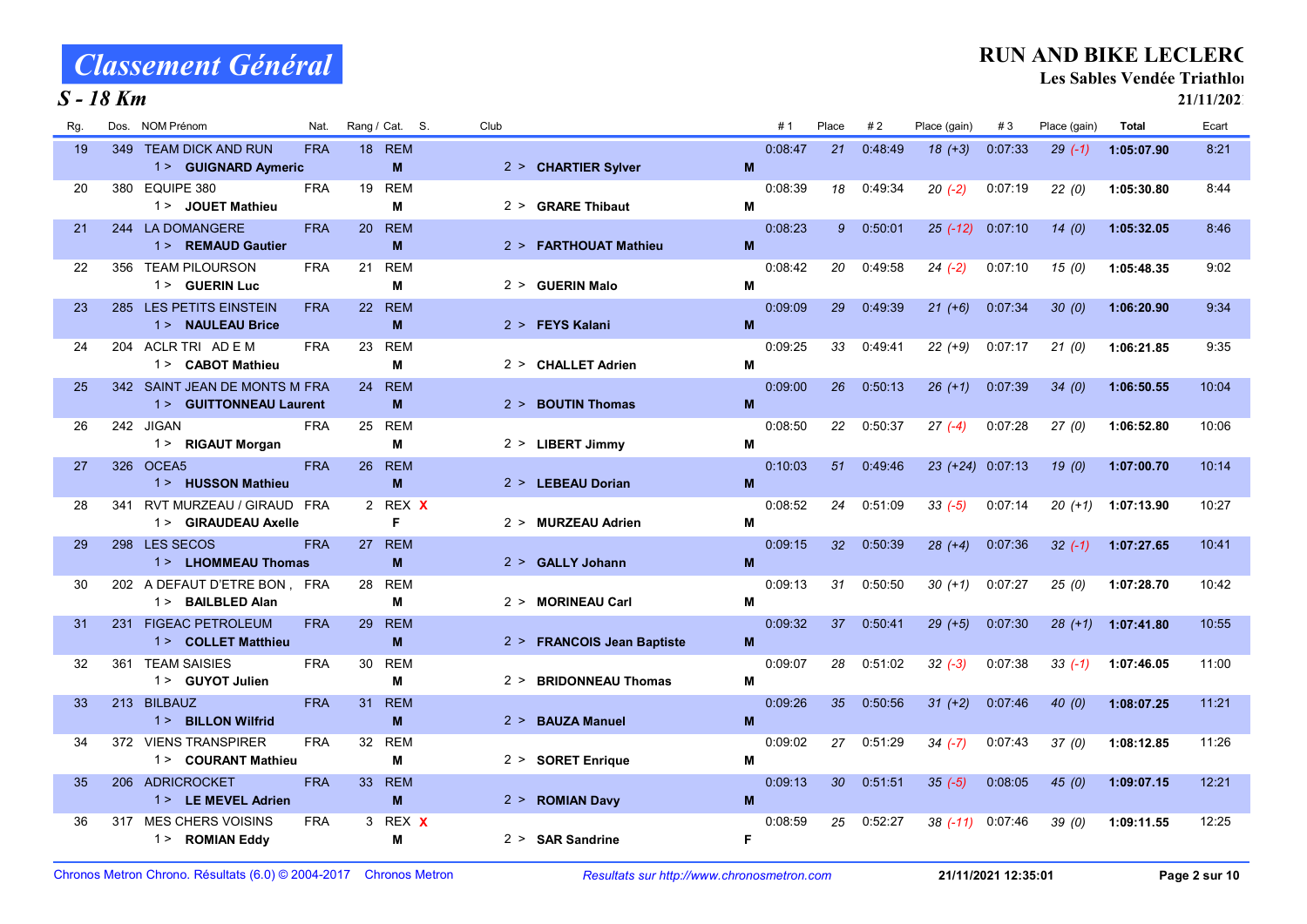#### S - 18 Km

### RUN AND BIKE LECLERC

Les Sables Vendée Triathlon

| Rg. | <b>NOM Prénom</b><br>Dos.<br>Nat.                             | Rang / Cat. S.        | Club                                |   | #1      | Place | #2      | Place (gain)       | #3                 | Place (gain) | Total      | Ecart |
|-----|---------------------------------------------------------------|-----------------------|-------------------------------------|---|---------|-------|---------|--------------------|--------------------|--------------|------------|-------|
| 37  | 292 LES RACLETTES REBLOC FRA<br>1> COULLOC H Yoann            | 34 REM<br>M           | 2 > LEBRUN Pascal                   | M | 0.09.47 | 44    | 0.52.14 | $36 (+5)$          | 0:07:35            | $31 (+2)$    | 1:09:34.90 | 12:48 |
| 38  | 316 MENANTEAU BOY<br><b>FRA</b><br>1 > MENANTEAU David        | 35<br><b>REM</b><br>м | 2 > MENANTEAU Robin                 | M | 0:09:34 | 38    | 0:52:25 | 37(0)              | 0:07.41            | 36(0)        | 1:09:38.65 | 12:52 |
| 39  | 263 LES COUREURS DU DIMA FRA<br>1> CHARRIER Timothe           | 36 REM<br>M           | 2 > HACQUES Titouan                 | M | 0:09:28 | 36    | 0:52:29 | $39(-1)$           | 0.07:46            | $38(-2)$     | 1:09:41.00 | 12:54 |
| 40  | TEAM NUTELLA<br><b>FRA</b><br>354<br>1> SALDANA Michael       | 4 REX X<br>M          | 2 > ROUSSELOT Melanie               | F | 0:09:25 | 34    | 0:52:38 | $41 (-6)$          | 0.07:41            | 35(0)        | 1:09:42.45 | 12:56 |
| 41  | 221 COLLINET MARTIN<br><b>FRA</b><br>1> COLLINET Sylvain      | 37 REM<br>M           | 2 > MARTIN Pierre                   | M | 0:09:46 | 41    | 0:53:05 | $42(-1)$           | 0:07:55            | $41 (+1)$    | 1:10:44.25 | 13.58 |
| 42  | 369 TRAINE TON BOULET<br><b>FRA</b><br>1 > DELACHAISE Olivier | 5 REX X<br>M          | 2 > GOURICHON Marie                 | F | 0:09:40 | 39    | 0:52:30 | $40(-2)$           | 0:08:58            | $89( -1)$    | 1:11:07.10 | 14:21 |
| 43  | 228 EMBRUN 2022<br><b>FRA</b><br>1> GAUTIER Sebastien         | <b>REM</b><br>38<br>M | 2 > FALLOT Alexandre                | M | 0:10:16 | 55    | 0:53:06 | 43 (+12) 0:08:09   |                    | 49 (0)       | 1:11:29.35 | 14 43 |
| 44  | 247 LES 2B FREE<br><b>FRA</b><br>1> BRELUZEAU Jean Francois   | 39<br><b>REM</b><br>м | <b>BOUCHACOURT Guillaume</b><br>2 > | M | 0.10:00 | 48    | 0:53:42 | $44 (+4)$          | 0:08:07            | 47(0)        | 1:11:47.10 | 15:01 |
| 45  | 307 LES WINNERS<br><b>FRA</b><br>1 > BARRETEAU Christian      | 40<br><b>REM</b><br>M | $2 >$ COUTOUIT Tom                  | M | 0:10:28 | 61    | 0.53.42 | 45 (+16) 0:07:58   |                    | 44(0)        | 1:12:06.15 | 15:20 |
| 46  | SUPER U CHATEAU ET O FRA<br>347<br>1> BONNIN Didier           | <b>REM</b><br>41<br>М | 2 > LECLERCQ Thomas                 | M | 0:09:44 | 40    | 0:54:50 | $47(-6)$           | 0:08:27            | 59 (0)       | 1:12:59.85 | 16:13 |
| 47  | 264 LES COUS 1<br><b>FRA</b><br>$1 >$ LE TIEC Tom             | 42 REM<br>M           | 2 > THULEAU Nathan                  | M | 0:09:46 | 42    | 0:55:07 | $48$ $(-5)$        | 0:08:20            | 56 (0)       | 1:13:12.40 | 16:26 |
| 48  | MOUSSET 4<br><b>FRA</b><br>321<br>1> LEBLANC Frederic         | <b>REM</b><br>43<br>М | 2 > DREUX Gregory                   | M | 0:10:01 | 49    | 0:55:16 | 49 (0)             | 0:08:08            | 48 (+1)      | 1:13:23.10 | 16:37 |
| 49  | 305 LES TONTONS DE TALMO FRA<br>1> CHAUVET Tony               | <b>REM</b><br>44<br>M | 2 > POUZET Judicael                 | M | 0:10:36 | 69    | 0:54:33 | $46 (+21)$         | 0.08:21            | $57(-1)$     | 1:13:29.60 | 16:43 |
| 50  | PSVVT ST DENIS LES LU FRA<br>336<br>1 > RATEL Loic            | <b>REM</b><br>45<br>м | 2 > NEAU Damien                     | M | 0:09:46 | 43    | 0:56:11 | $54(-8)$           | 0:07:56            | 43 (+1)      | 1:13:51.95 | 17:05 |
| 51  | 308 LES YAKS<br><b>FRA</b><br>1> HANIN Christophe             | 46<br><b>REM</b><br>M | 2 > VIRLY Romain                    | M | 0:09:50 | 45    | 0:55:54 | $53(-5)$           | 0:08:17            | $52( -1)$    | 1:13:59.45 | 17:13 |
| 52  | 235 EQUIPE 235<br><b>FRA</b><br>1> FRADET Philippe            | 47<br><b>REM</b><br>M | 2 > TALLON Bertrand                 | M | 0:10:27 | 60    | 0:55:46 | $51 (+8)$          | 0:08:27            | 60 (0)       | 1:14:38.95 | 17:52 |
| 53  | <b>TEAM R E A</b><br><b>FRA</b><br>359<br>1> JACOB Benoist    | <b>REM</b><br>48<br>M | 2 > PIVETEAU Benjamin               | M | 0.10.44 | 79    | 0:55:52 |                    | $52 (+25) 0.08:12$ | $51 (+1)$    | 1:14:45.80 | 17:59 |
| 54  | 318 MODE ECO<br><b>FRA</b><br>1> SORIN Franck                 | 49<br><b>REM</b><br>M | 2 > BILLAUDEAU Olivier              | M | 0.11.14 | 97    | 0:55:18 | $50 (+44) 0:08:20$ |                    | $55(-1)$     | 1:14:50.80 | 18:04 |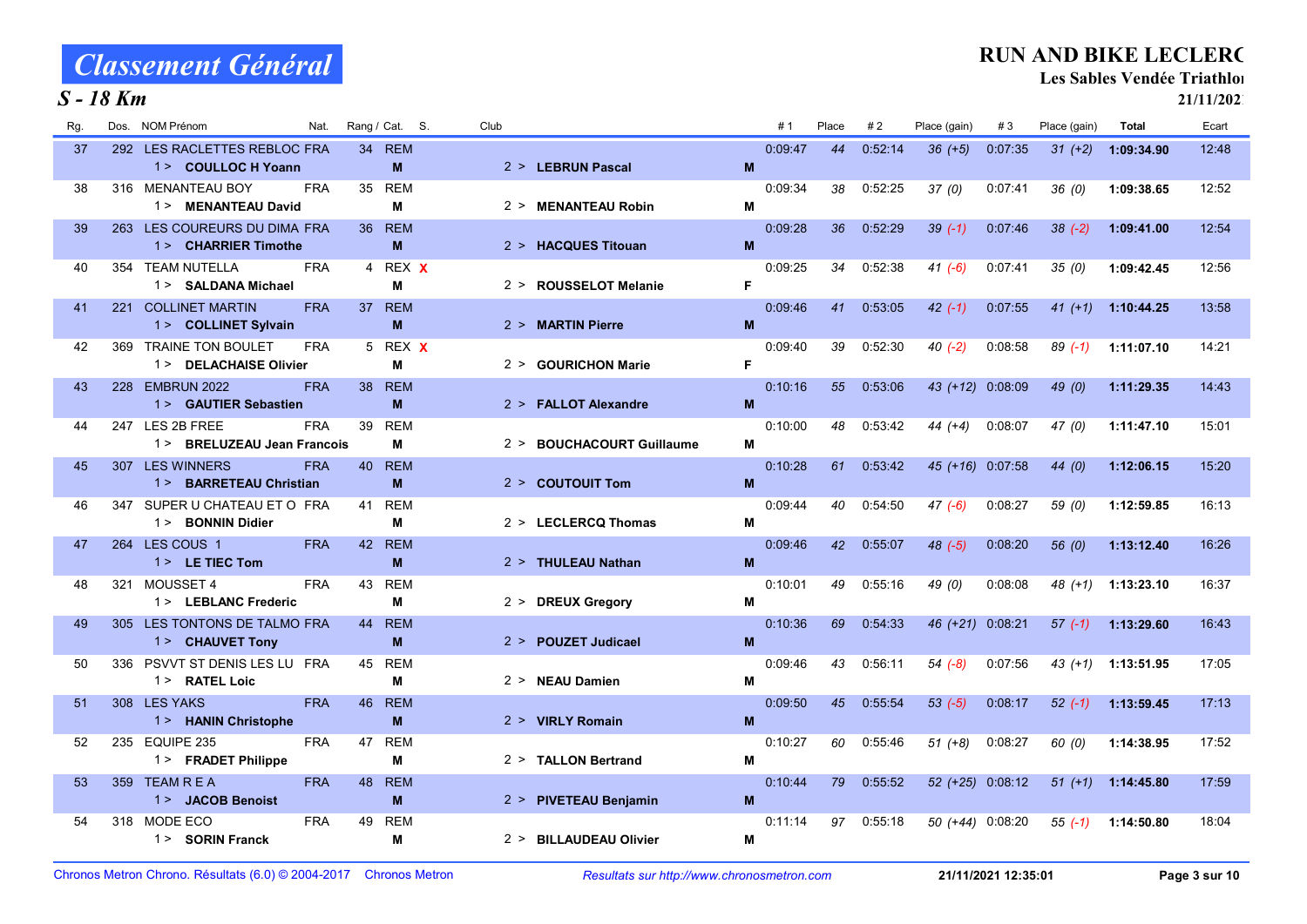#### S - 18 Km

### RUN AND BIKE LECLERC

Les Sables Vendée Triathlon

| Rg. | NOM Prénom<br>Dos.<br>Nat.                            | Rang / Cat. S.        | Club                     |    | #1      | Place | #2      | Place (gain)     | #3      | Place (gain) | Total      | Ecart |
|-----|-------------------------------------------------------|-----------------------|--------------------------|----|---------|-------|---------|------------------|---------|--------------|------------|-------|
| 55  | 291 LES RACASSOUX D O SA FRA                          | <b>50 REM</b>         |                          |    | 0:10:41 | 77    | 0.56.14 | 55 (+21) 0:08:07 |         | $46 (+1)$    | 1:15:00.10 | 18:14 |
|     | 1> LOGEAIS Francoois                                  | <b>M</b>              | 2 > SARRAZIN Guillaume   | M  |         |       |         |                  |         |              |            |       |
| 56  | 289 LES P TITS CHEFS<br><b>FRA</b>                    | <b>REM</b><br>51      |                          |    | 0:10:38 | 71    | 0:56:30 | 56 (+14) 0:07:56 |         | $42 (+1)$    | 1:15:02.60 | 18:16 |
|     | 1> SOMMERIA Jonathan                                  | М                     | 2 > RAUTUREAU Christophe | M  |         |       |         |                  |         |              |            |       |
| 57  | 304 LES TATOUES<br><b>FRA</b>                         | 52 REM                |                          |    | 0:10:15 | 54    | 0:56:39 | $58(-1)$         | 0 08:46 | $78$ $(-2)$  | 1:15:38.25 | 18:52 |
|     | 1> ROBIN Olivier                                      | M                     | 2 > ORSONNEAU Stephane   | M  |         |       |         |                  |         |              |            |       |
| 58  | 256 LES BUCHERONS DU DIM FRA                          | 53 REM                |                          |    | 0:09:56 | 47    | 0:57:14 | $61$ (-11)       | 0:08:36 | 68 (0)       | 1:15:44.25 | 18:58 |
|     | 1 > BYROTHEAU Adrien                                  | М                     | 2 > LAGRANGE Dominique   | M  |         |       |         |                  |         |              |            |       |
| 59  | 270 LES FEUX DE PAILLE<br><b>FRA</b>                  | <b>REM</b><br>54      |                          |    | 0:10:45 | 80    | 0:56:36 | 57 (+21) 0:08:25 |         | 58 (0)       | 1:15:44.35 | 18.58 |
|     | 1> VIAUD Jerome                                       | M                     | 2 > ROUILLARD Vincent    | M  |         |       |         |                  |         |              |            |       |
| 60  | 373 VINSEBLSO<br><b>FRA</b><br>1> GODARD Vincent      | 55<br><b>REM</b><br>м | 2 > BELIARD Sebastien    | M  | 0:10:40 | 76    | 0:56:58 | 59 (+15) 0:08:30 |         | $63(+1)$     | 1:16:05.85 | 19:19 |
|     |                                                       |                       |                          |    |         | 50    |         |                  |         |              |            |       |
| 61  | 319 MON BEAU PERE ET MOI FRA<br>1 > LUCAS Nathan      | <b>REM</b><br>56<br>M | 2 > VINCENT Renaud       | M  | 0.10.02 |       | 0:58:01 | $70$ (-13)       | 0:08:17 | $53(+2)$     | 1:16:19.35 | 19:33 |
| 62  | 255 LES BICHETTES<br><b>FRA</b>                       | REF F<br>$\mathbf{1}$ |                          |    | 0:10:21 | 56    | 0:57:15 | $62 (-4)$        | 0.08:52 | $82(-2)$     | 1:16:27.15 | 19.41 |
|     | 1> VELE Helene                                        | F                     | 2 > OLIVIER Alizee       | F. |         |       |         |                  |         |              |            |       |
| 63  | 226 DUO DE CHOC<br><b>FRA</b>                         | <b>REM</b><br>57      |                          |    | 0:10:55 | 86    | 0:58:09 | 71 (+16) 0:07:28 |         | $26 (+7)$    | 1:16:30.25 | 19:44 |
|     | 1> NIVILLE Thibault                                   | M                     | $2 > $ THETIOT Justin    | M  |         |       |         |                  |         |              |            |       |
| 64  | 245 LES AUCUNE IDEE<br><b>FRA</b>                     | 58<br><b>REM</b>      |                          |    | 0:10:55 | 85    | 0:57:11 | 60 (+21) 0:08:27 |         | 61 (0)       | 1:16:31.15 | 19:45 |
|     | 1> DHEILLY Mathieu                                    | М                     | 2 > ALLAIZEAU Florian    | M  |         |       |         |                  |         |              |            |       |
| 65  | 330 PAPY SUN<br><b>FRA</b>                            | <b>REM</b><br>59      |                          |    | 0:10:38 | 73    | 0:57:25 | 64 (+11) 0:08:32 |         | $66 (-3)$    | 1:16:33.70 | 19:47 |
|     | 1 > LE TIEC Frederic                                  | M                     | 2 > RABOT Brice          | M  |         |       |         |                  |         |              |            |       |
| 66  | 283 LES PAS RAPIDES<br><b>FRA</b>                     | <b>REM</b><br>60      |                          |    | 0:10:30 | 64    | 0:57:39 | $65(-1)$         | 0:08:40 | $69( -1)$    | 1:16:46.75 | 20:00 |
|     | 1> RAVELEAU David                                     | М                     | 2 > DUDIT Vincent        | M  |         |       |         |                  |         |              |            |       |
| 67  | 282 LES MONTOISES<br><b>FRA</b>                       | 2 REF F               |                          |    | 0.10.41 | 78    | 0:57:39 | 66 (+12) 0:08:46 |         | $79(-1)$     | 1:17:04.55 | 20:18 |
|     | 1 > POUVREAU Laurane                                  | F                     | 2 > PALVADEAU Claire     | F  |         |       |         |                  |         |              |            |       |
| 68  | 258 LES CAILLOUX<br><b>FRA</b><br>1> GRAVIER Emmanuel | <b>REM</b><br>61<br>м | 2 > GRAVIER Theo         | M  | 0:11:03 | 92    | 0:57:55 | 68 (+23) 0:08:11 |         | 50 (+1)      | 1:17:08.05 | 20:22 |
| 69  | 315 MAX & YANN<br><b>FRA</b>                          |                       |                          |    |         | 90    |         |                  |         |              | 1:17:09.50 | 20:23 |
|     | 1 > TRAVERE Yann                                      | 62 REM<br>M           | 2 > COULONGEAT Maxime    | M  | 0:10:58 |       |         |                  |         |              |            |       |
| 70  | 324 OCEA3<br><b>FRA</b>                               | <b>REM</b><br>63      |                          |    | 0:11:10 | 95    | 0:57:16 | 63 (+28) 0:09:01 |         | $90 (-3)$    | 1:17:25.45 | 20:39 |
|     | 1> GIRAUD Christophe                                  | М                     | 2 > PASQUET Eric         | M  |         |       |         |                  |         |              |            |       |
| 71  | 253 LES BARJEA<br><b>FRA</b>                          | 6 REX X               |                          |    | 0:10:47 | 81    | 0:57:54 | 67 (+13) 0:08:56 |         | $87 (-3)$    | 1:17:34.90 | 20:48 |
|     | 1> BARBEAU Philippe                                   | M                     | 2 > JEANNEAU Nathalie    | F. |         |       |         |                  |         |              |            |       |
| 72  | THE BIKER<br><b>FRA</b><br>365                        | <b>REM</b><br>64      |                          |    | 0:11:15 | 98    | 0:57:57 | 69 (+26) 0:08:33 |         | 67(0)        | 1:17:43.20 | 20:57 |
|     | 1> FOURNIER Claude                                    | M                     | 2 > MARTINEAU Frederic   | M  |         |       |         |                  |         |              |            |       |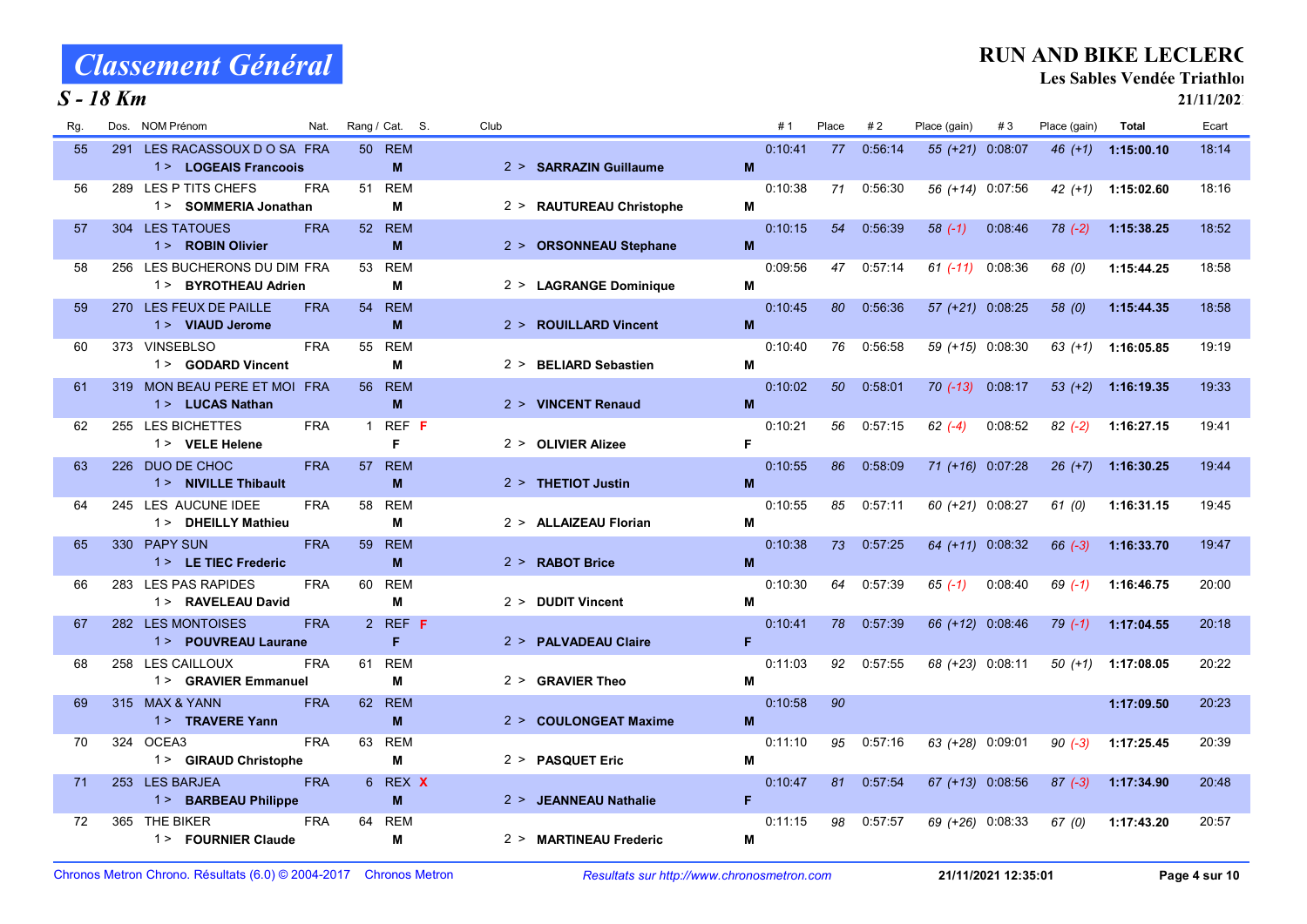### S - 18 Km

### RUN AND BIKE LECLERC

Les Sables Vendée Triathlon

| Rg. | NOM Prénom<br>Dos.                                  | Nat.       |    | Rang / Cat. S.  | Club |                               |   | #1      | Place | #2      | Place (gain)     | #3      | Place (gain) | Total      | Ecart |
|-----|-----------------------------------------------------|------------|----|-----------------|------|-------------------------------|---|---------|-------|---------|------------------|---------|--------------|------------|-------|
| 73  | 241 JELVTT<br>1 > BACHELOT Pascal                   | <b>FRA</b> |    | 7 REX X<br>M    |      | 2 > BACHELOT Nadine           | F | 0:10:26 | 59    | 0:58:55 | $78$ $(-17)$     | 0 08:31 | $64 (+3)$    | 1:17:50.00 | 21:03 |
| 74  | 208 BARILLA<br>1> RAVON Stephane                    | <b>FRA</b> |    | 65 REM<br>M     |      | 2 > VALLEE Peter              | М | 0:10:32 | 67    | 0:58:37 | $75(-4)$         | 0:08:43 | $77(-3)$     | 1:17:50.80 | 21:04 |
| 75  | 267 LES DESPERADOS<br>1> ROCARD Vanessa             | <b>FRA</b> |    | 3 REF F<br>F    |      | 2 > SALDANA Maud              | F | 0.10.39 | 75    | 0.58.33 | $74 (+1)$        | 0.08.40 | $70(-1)$     | 1:17:51.25 | 21:05 |
| 76  | 333 PIL OURS<br>1 > BONNIN David                    | <b>FRA</b> |    | 66 REM<br>M     |      | 2 > MOISAN Pierre             | М | 0:10:56 | 87    | 0:58:16 | 72 (+14) 0:08:41 |         | $72(-3)$     | 1:17:51.40 | 21:05 |
| 77  | 238 HUMANIM DESERT<br>1> RICHOU Chloe               | <b>FRA</b> |    | 4 REF F<br>F    |      | 2 > SELLIER Emeline           | F | 0:10:29 | 63    | 0:58:48 | $76$ $(-12)$     | 0:08:40 | $71(-2)$     | 1:17:55.40 | 21:09 |
| 78  | 325 OCEA4<br>1 > DE CHABOT David                    | <b>FRA</b> |    | 67 REM<br>M     |      | 2 > AL MAJTHOUB Khaled        | м | 0:10:49 | 83    | 0:58:51 | $77 (+4)$        | 0:08:31 | 65 (+1)      | 1:18:10.40 | 21:24 |
| 79  | 218 CAVANIOL<br>1> CAVANIOL Anais                   | <b>FRA</b> |    | 8 REX X<br>F    |      | 2 > CAVANIOL Nicolas          | M | 0:09:54 | 46    | 0:59:35 | $83$ $(-31)$     | 0:09:06 | $94 (-2)$    | 1:18:34.00 | 21:47 |
| 80  | <b>BENET FAMILY</b><br>211<br>1> BENESTEAU Arnaud   | <b>FRA</b> |    | 9 REX X<br>M    |      | 2 > BENESTEAU Brigitte        | F | 0:10:58 | 88    | 0:59:09 | $80 (+6)$        | 0:08:41 | $73 (+2)$    | 1:18:45.40 | 21:59 |
| 81  | 271 LES FLASH GIRLS<br>1> GANDON Lona               | <b>FRA</b> |    | 5 REF F<br>F    |      | 2 > MOINARDEAU Marine         | F | 0:10:30 | 65    | 0:59:09 | $79$ $(-13)$     | 0:09:09 | $99(-3)$     | 1:18:46.75 | 22:00 |
| 82  | 266 LES D ANGERS<br>1> PINIER Claire                | <b>FRA</b> |    | 10 REX X<br>F   |      | 2 > BRILLAND Jackie           | M | 0:10:26 | 58    | 0:59:26 | $81 (-22)$       | 0:09:04 | $93(-2)$     | 1:18:53.55 | 22:07 |
| 83  | 227 DUO IMPROVISE<br>1 > DICI Isabelle              | <b>FRA</b> |    | 11 REX X<br>F   |      | 2 > FROMENTIN Jeremie         | M | 0:11:34 | 104   | 0:58:28 | 73 (+23) 0:08:54 |         | $84(-2)$     | 1:18:54.35 | 22:08 |
| 84  | 260 LES CHALLANDAIS<br>1 > PENCREACH Ronan          | <b>FRA</b> |    | 12 REX X<br>M   |      | 2 > PENCREACH Marie Dominique | F | 0:10:37 | 70    | 0:59:54 | $84$ (-14)       | 0.08.41 | 74(0)        | 1:19:09.70 | 22:23 |
| 85  | 268 LES DIKKENEK<br>1> LALLEMAND Patrice            | <b>FRA</b> |    | 68 REM<br>M     |      | 2 > GERARD Simon              | M | 0:11:43 | 108   | 0:59:28 | 82 (+23) 0:08:19 |         | 54(0)        | 1:19:28.70 | 22:42 |
| 86  | LES SOURDINGUES<br>300<br>1> MORILLEAU Sophie       | <b>FRA</b> |    | 13 REX X<br>F   |      | 2 > ESNAULT Fabien            | M | 0:10:14 | 53    | 1:00:12 | $85 (-30)$       | 0:09:20 | $106$ $(-3)$ | 1:19:44.15 | 22:58 |
| 87  | 337 RAFFISTOS<br>1> RAFFIN Stephane                 | <b>FRA</b> |    | 14 REX X<br>M   |      | 2 > LE GUELLAUT Ghislaine     | F | 0:11:02 | 91    | 1:00:20 | $86 (+4)$        | 0:08:56 | 88 (0)       | 1:20:16.95 | 23:30 |
| 88  | 348 SUPER U CHATEAU ET O FRA<br>1 > BABIN Alexandre |            | 69 | <b>REM</b><br>M |      | 2 > CLOTOUR Laurent           | M | 0:10:31 | 66    | 1:00:42 | 89 (-20)         | 0:09:27 | $111(-2)$    | 1:20:38.90 | 23:52 |
| 89  | 280 LES MARINES<br>1> LOUINEAU HENAFF Marine        | <b>FRA</b> |    | 6 REF F<br>F    |      | 2 > LE CORRE Marine           | F | 0:11:08 | 93    | 1:00:59 | $93 (+3)$        | 0.08.42 | $76 (+1)$    | 1:20:47.35 | 24:01 |
| 90  | 233 FRANCK ET PAT<br>1> BARITHEAU Patricia          | <b>FRA</b> |    | 15 REX X<br>F   |      | 2 > RAISON Franck             | M | 0:11:13 | 96    | 1:00:52 | $90 (+7)$        | 0:08:47 | $80( -1)$    | 1:20:51.45 | 24:05 |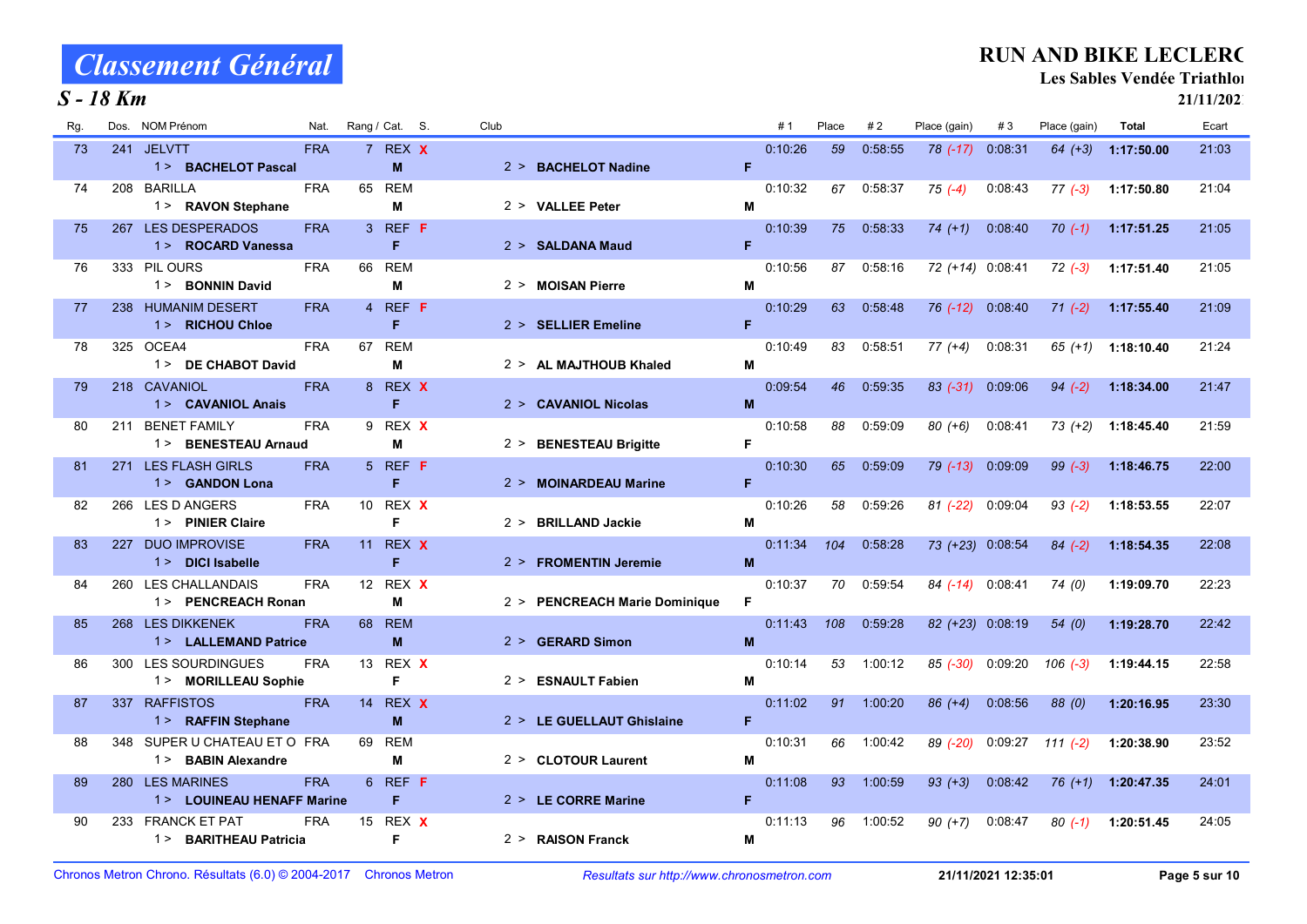#### S - 18 Km

#### RUN AND BIKE LECLERC

Les Sables Vendée Triathlon

| Rg. | <b>NOM Prénom</b><br>Dos.                       | Nat.       | Rang / Cat. S. |            | Club |                       |    | #1      | Place | #2      | Place (gain)       | #3      | Place (gain) | Total      | Ecart |
|-----|-------------------------------------------------|------------|----------------|------------|------|-----------------------|----|---------|-------|---------|--------------------|---------|--------------|------------|-------|
| 91  | 210 BASSOM RENATO                               | <b>FRA</b> | 70 REM         |            |      |                       |    | 0:10:39 | 74    | 1:00:54 | $92 (-14)$         | 0.09.23 | $107 (-3)$   | 1:20:54.45 | 24:08 |
|     | 1> BASSOMPIERRE SEWRIN Eric                     |            |                | M          |      | 2 > DANTIN Renald     | M  |         |       |         |                    |         |              |            |       |
| 92  | 209 BARRETEAU ROUSSEAU FRA                      |            | 16 REX X       |            |      |                       |    | 0:11:23 | 102   | 1:00:52 | $91 (+11) 0:08:53$ |         | $83( -1)$    | 1:21:07.00 | 24:20 |
|     | 1> BARRETEAU Alain                              |            | M              |            |      | 2 > ROUSSEAU Nelly    | F  |         |       |         |                    |         |              |            |       |
| 93  | 250 LES AMAZONES<br>1> FOURNIER Amelie          | <b>FRA</b> | $7$ REF F<br>F |            |      | 2 > GROISARD Lucie    | F. | 0:11:53 | 115   | 1:00:24 | 87 (+23) 0:08:54   |         | $85(-1)$     | 1:21:09.55 | 24.23 |
| 94  | 323 OCEA2                                       | <b>FRA</b> | 17 REX X       |            |      |                       |    | 0:11:49 | 111   | 1:00:40 | 88 (+17) 0:08:55   |         | 86 (0)       | 1:21:22.70 | 24:36 |
|     | 1 > AMIAUD Julie                                |            | E              |            |      | 2 > LE NAOUR Francois | M  |         |       |         |                    |         |              |            |       |
| 95  | 345 STARS DU JEL                                | <b>FRA</b> | 18 REX X       |            |      |                       |    | 0:10:52 | 84    | 1:01:35 | $95(-9)$           | 0 09 07 | $95(-2)$     | 1:21:32.55 | 24:46 |
|     | 1> MEROT Christine                              |            |                | F          |      | 2 > CLERC Jean Claude | M  |         |       |         |                    |         |              |            |       |
| 96  | 252 LES BABYLONIENS                             | <b>FRA</b> | 71 REM         |            |      |                       |    | 0:11:21 | 100   | 1:01:51 | $96 (+4)$          | 0:08:29 | 62(0)        | 1:21:38.85 | 24:52 |
|     | 1> BILLON Mathieu                               |            |                | М          |      | 2 > MADY Charles      | M  |         |       |         |                    |         |              |            |       |
| 97  | 371 VG RUNNERS                                  | <b>FRA</b> | 19 REX X       |            |      |                       |    | 0:11:09 | 94    | 1:02:14 | $99(-3)$           | 0.08.41 | 75(0)        | 1:22:01.55 | 25:15 |
|     | 1> JARRY Nicolas                                |            | M              |            |      | 2 > JACOTIN Valerie   | F. |         |       |         |                    |         |              |            |       |
| 98  | 314 MAEKI<br>1> MARTINEAU Kilian                | <b>FRA</b> | 20 REX X<br>M  |            |      | 2 > NISSLE Maelle     | F. | 0:10:28 | 62    | 1:02:20 | $100(-33)$         | 0:09:33 | $113(-3)$    | 1:22:19.35 | 25:33 |
| 99  | 216 BREIZH MOGETTES                             | <b>FRA</b> | 72 REM         |            |      |                       |    | 0:11.42 | 107   | 1:01:58 | $98 (+9)$          | 0:09:03 | $92(-1)$     | 1:22:41.25 | 25:55 |
|     | 1 > MARTIN Thomas                               |            |                | M          |      | 2 > RACLET Nicolas    | M  |         |       |         |                    |         |              |            |       |
| 100 | 358 TEAM POUCE                                  | <b>FRA</b> | 8 REF F        |            |      |                       |    | 0:11:57 | 116   | 1:01:57 | 97 (+17) 0:09:19   |         | $104$ $(-1)$ | 1:23:11.10 | 26:25 |
|     | 1 > SICARD Catherine                            |            | F              |            |      | 2 > PETIT Delphine    | F. |         |       |         |                    |         |              |            |       |
| 101 | 311 LSD PRO TEAM                                | <b>FRA</b> | 73 REM         |            |      |                       |    | 0.11.37 | 105   | 1:02:37 | $102 (+5)$         | 0.09.07 | $96(-1)$     | 1:23:20.25 | 26.34 |
|     | 1> MAUVOISIN David                              |            |                | M          |      | 2 > TOUGERON Matthieu | M  |         |       |         |                    |         |              |            |       |
| 102 | 287 LES POTOS                                   | <b>FRA</b> | 74 REM         |            |      |                       |    | 0:11:51 | 112   | 1:02:54 | 103 (+11) 0:09:09  |         | $98( -1)$    | 1:23:51.95 | 27:05 |
|     | 1> VERGEREAU Thomas                             |            |                | м          |      | 2 > RICOIS Maxime     | м  |         |       |         |                    |         |              |            |       |
| 103 | 212 BERTRAND MILCENT<br>1 > BERTRAND Patrick    | <b>FRA</b> | <b>75 REM</b>  | M          |      | 2 > MILCENT Richard   | M  | 0:12:13 | 119   | 1:02:35 | 101 (+17) 0:09:14  |         | $100(-1)$    | 1:23:59.90 | 27.13 |
| 104 | 277 LES INDOMPTABLES                            | <b>FRA</b> | 21             | REX X      |      |                       |    | 0:11:51 | 113   | 1:03:07 | $104 (+9)$         | 0:09:16 | 103(0)       | 1:24:12.85 | 27:26 |
|     | 1> BONNAUDET Laurent                            |            | M              |            |      | 2 > AMELINEAU Cecilia | F. |         |       |         |                    |         |              |            |       |
| 105 | LES PATES EN CROUTE FRA<br>284                  |            | 22 REX X       |            |      |                       |    | 0:13:40 | 155   | 1:01:18 | 94 (+52) 0:09:26   |         | $110(-2)$    | 1:24:22.45 | 27.36 |
|     | 1 > FERRE Adele                                 |            | F              |            |      | 2 > ROY Romain        | M  |         |       |         |                    |         |              |            |       |
| 106 | 334 PORCIDOU                                    | <b>FRA</b> | 23             | REX X      |      |                       |    | 0:10:22 | 57    | 1:04:55 | 108 (-49)          | 0.09.08 | 97(0)        | 1:24:23.65 | 27:37 |
|     | 1 > AH KO Claire                                |            | F              |            |      | 2 > CHARBAUX Alexis   | М  |         |       |         |                    |         |              |            |       |
| 107 | 269 LES DIVORCES !                              | <b>FRA</b> | 24             | REX X      |      |                       |    | 0:11:47 | 110   | 1:03:47 | $106 (+2)$         | 0:09:26 | $109 (+1)$   | 1:24:58.95 | 28:12 |
|     | 1> MARCHAND Eleonore                            |            | F              |            |      | 2 > BAREIL Jeremy     | M  |         |       |         |                    |         |              |            |       |
| 108 | <b>LES RAZMOKETS</b><br>294<br>1> BADOUX Didier | <b>FRA</b> | 25             | REX X<br>M |      | 2 > RABILLE Nathalie  | F. | 0:12:15 | 121   | 1:03:39 | 105 (+12) 0:09:31  |         | 112 (+1)     | 1:25:23.45 | 28:37 |
|     |                                                 |            |                |            |      |                       |    |         |       |         |                    |         |              |            |       |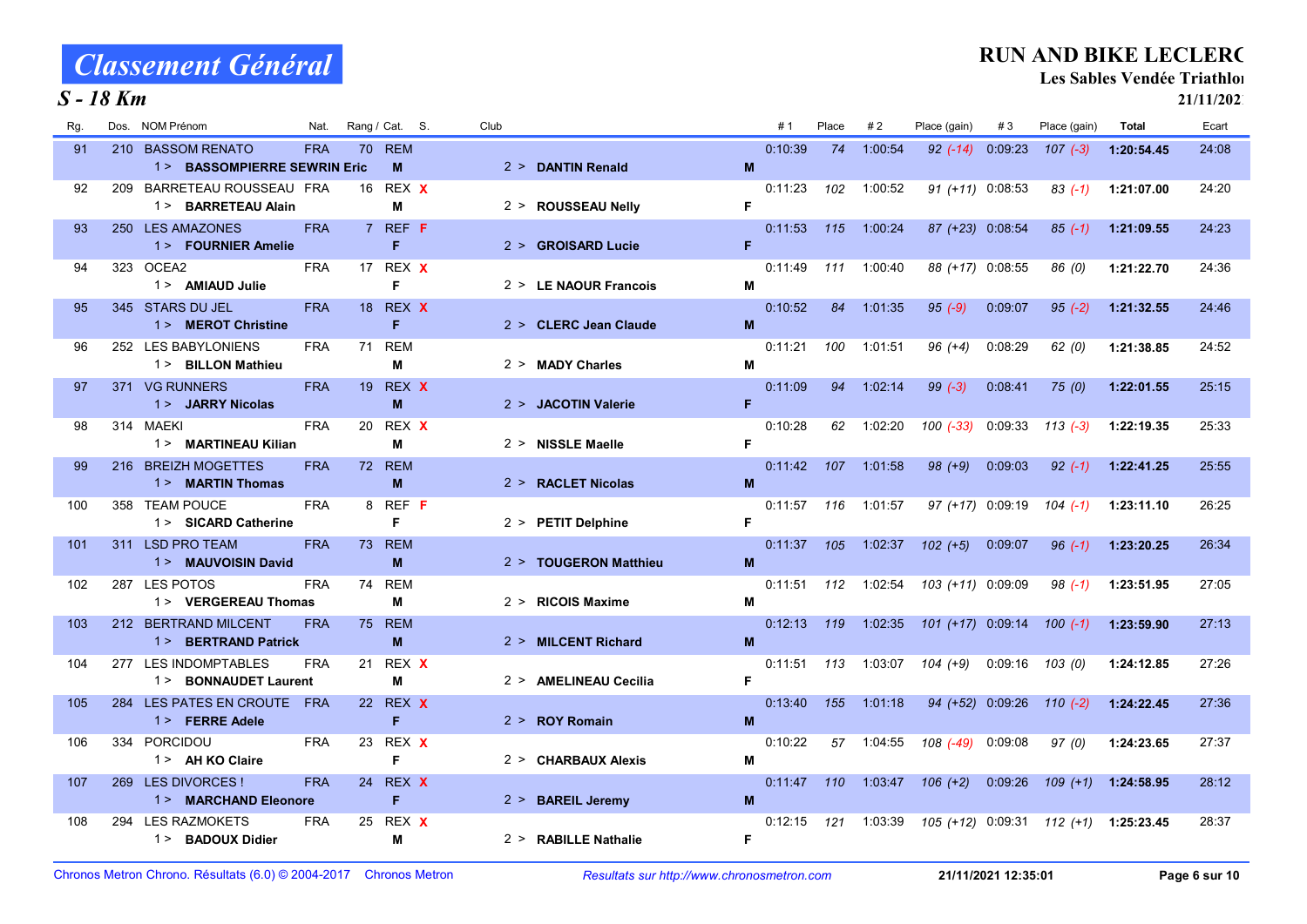#### S - 18 Km

### RUN AND BIKE LECLERC

Les Sables Vendée Triathlon

| Rg. | Dos. | <b>NOM Prénom</b>                      | Nat.       |    | Rang / Cat. S. | Club |                               |    | #1      | Place        | #2      | Place (gain)             | #3      | Place (gain)           | Total      | Ecart |
|-----|------|----------------------------------------|------------|----|----------------|------|-------------------------------|----|---------|--------------|---------|--------------------------|---------|------------------------|------------|-------|
| 109 |      | 367 THI HUET                           | <b>FRA</b> |    | 26 REX X       |      |                               |    | 0:10:08 | 52           | 1:05:02 | $110 (-53) 0.10.31$      |         | $135(-4)$              | 1:25:38.65 | 28:52 |
|     |      | 1> THIBAULT Clemence                   |            |    | F.             |      | $2 > HUET$ Laurent            | M  |         |              |         |                          |         |                        |            |       |
| 110 |      | 248 LES ADOPTES                        | <b>FRA</b> |    | 27 REX X       |      |                               |    | 0:11:17 | 99           | 1:05:14 | <i>112 (-11)</i> 0.09:16 |         | 102 (0)                | 1:25:46.25 | 29:00 |
|     |      | 1> LESIMPLE Stephane                   |            |    | M              |      | $2 >$ PETIT Sandra            | F. |         |              |         |                          |         |                        |            |       |
| 111 |      | 274 LES GOUAZE<br>1 > GOUAZE Gilles    | <b>FRA</b> |    | 28 REX X<br>M  |      | 2 > GOUAZE Christelle         | F. | 0.11.45 | 109          | 1:04:48 | $107(-2)$                | 0.09:19 | 105(0)                 | 1:25:50.30 | 29:04 |
|     |      | 259 LES CARIBOUS                       | <b>FRA</b> |    | 76 REM         |      |                               |    | 0:10:34 |              |         |                          |         |                        |            | 29:28 |
| 112 |      | 1> LOGEAIS Alderic                     |            |    | М              |      | 2 > BLANCHARD Mikael          | М  |         | 68           | 1:04:58 | 109 (-39)                |         | $0:10:44$ $140$ $(-5)$ | 1:26:14.70 |       |
| 113 |      | 207 ARTMAN TEAM                        | <b>FRA</b> |    | 29 REX X       |      |                               |    | 0:10.48 | 82           | 1:05:58 | $116(-30)$               | 0.09.38 | $116(-1)$              | 1:26:21.60 | 29:35 |
|     |      | 1 > NICOLLEAU Arthur                   |            |    | M              |      | 2 > BIRONNEAU Manon           | F. |         |              |         |                          |         |                        |            |       |
| 114 |      | 215 BOUYER POREL                       | <b>FRA</b> |    | 30 REX X       |      |                               |    | 0:10:58 | 89           | 1:05:57 | 115 (-24)                | 0:09:34 | $114(-1)$              | 1:26:26.75 | 29:40 |
|     |      | 1> POREL Josepha                       |            |    | F              |      | 2 > BOUYER Mathieu            | М  |         |              |         |                          |         |                        |            |       |
| 115 |      | 229 EN ROUE LIBRE                      | <b>FRA</b> |    | 77 REM         |      |                               |    | 0:12:46 | 137          | 1:05:13 | $111 (+20) 0.08:50$      |         | $81 (+2)$              | 1:26:47.35 | 30:01 |
|     |      | 1 > GARCIA Marc Alexis                 |            |    | M              |      | 2 > RAME Simon                | M  |         |              |         |                          |         |                        |            |       |
| 116 |      | 328 PAPAS COOL                         | <b>FRA</b> |    | 78 REM         |      |                               |    | 0:12:00 | 117          | 1:05:51 | $113 (+2)$               | 0.09:02 | $91( -1)$              | 1:26:51.50 | 30:05 |
|     |      | 1> ELINEAU Dominique                   |            |    | м              |      | 2 > PORTOLLEAU David          | М  |         |              |         |                          |         |                        |            |       |
| 117 |      | 357 TEAM PLANCHETTES                   | <b>FRA</b> |    | 31 REX X       |      |                               |    | 0:11:24 | 103          | 1:06:31 | $121(-13)$               | 0.09:16 | $101(-1)$              | 1:27:10.45 | 30:24 |
|     |      | 1 > DRAPEAU Catherine                  |            |    | F              |      | 2 > COUTHOUIS Nicolas         | M  |         |              |         |                          |         |                        |            |       |
| 118 |      | 313 MET M<br>1 > TRICHET Melanie       | <b>FRA</b> |    | 9 REF F<br>F   |      | 2 > DENYS Marine              | F. | 0:11:21 | 101          | 1:05:59 | $117(-13)$               | 0:10:18 | $131 (-4)$             | 1:27:36.80 | 30:50 |
| 119 |      | 327 OLSON                              | <b>FRA</b> |    | 32 REX X       |      |                               |    | 0:12:26 | 127          | 1:06:02 | $118 (+8)$               | 0.09.58 | 120(0)                 | 1:28:24.95 | 31:38 |
|     |      | 1> NEVOT Olivier                       |            |    | M              |      | 2 > NEVOT Sonia               | F. |         |              |         |                          |         |                        |            |       |
| 120 |      | 236 HERMAX                             | <b>FRA</b> |    | 79 REM         |      |                               |    | 0:12:17 | 123          | 1:06:08 | $119 (+5)$               | 0:10:16 | $128(-2)$              | 1:28:40.00 | 31:53 |
|     |      | 1 > BRUNET Marc                        |            |    | M              |      | 2 > LUEL Herve                | М  |         |              |         |                          |         |                        |            |       |
| 121 |      | 232 FRANCK & PHILIPPE                  | <b>FRA</b> |    | 80 REM         |      |                               |    | 0.12.46 | 138          | 1:05:54 | $114 (+17) 0.10.18$      |         | 130(0)                 | 1:28:56.30 | 32:10 |
|     |      | 1 > FELICITE Franck                    |            |    | M              |      | 2 > HUNEAU Philippe           | M  |         |              |         |                          |         |                        |            |       |
| 122 |      | 265 LES CRACKERS BELIN                 | <b>FRA</b> | 81 | <b>REM</b>     |      |                               |    | 0.11.39 | 106          | 1:08:03 | 125 (-17)                |         | $0:09:37$ 115 (+1)     | 1:29:17.55 | 32:31 |
|     |      | 1 > BRUN Maxime                        |            |    | М              |      | 2 > BRUN Patrick              | M  |         |              |         |                          |         |                        |            |       |
| 123 |      | 246 LES 12 TRAVAUX DE CHA FRA          |            |    | 82 REM         |      |                               |    | 1:19:58 | 164          |         |                          |         |                        | 1:29:31.15 | 32:45 |
|     |      | 1> RAIMBAUD Charly                     |            |    | M              |      | 2 > RAIMBAUD Pierre Alexandre | M  |         |              |         |                          |         |                        |            |       |
| 124 |      | 301 LES SPORTIFS DU DIMAN FRA          |            |    | 33 REX X       |      |                               | F. | 0:12:34 | 129          | 1:06:55 | 122 (+7)                 |         | $0:11:12$ $146$ $(-2)$ | 1:30:39.65 | 33:53 |
|     |      | 1> BOSSARD Guillaume                   |            |    | M              |      | 2 > RONDEAU Patricia          |    |         |              |         |                          |         |                        |            |       |
| 125 |      | 350 TEAM LAUJUMALO<br>1 > PLU Maryline | <b>FRA</b> | 34 | REX X<br>F     |      | 2 > LANDRIN Laurent           | M  | 0:10:38 | $72^{\circ}$ | 1:07:58 | $124$ $(-48)$            |         | $0:12:11$ $160$ $(-5)$ | 1:30:46.85 | 34:00 |
| 126 |      | 275 LES HUMHUM                         | <b>FRA</b> |    | 35 REX X       |      |                               |    | 0:12:26 | 128          | 1:08:10 | 126 (+2)                 | 0.10.18 | 132 (0)                | 1:30:53.60 | 34:07 |
|     |      | 1 > HUMEAU Gwladys                     |            |    | F              |      | 2 > HUMEAU Benjamin           | M  |         |              |         |                          |         |                        |            |       |
|     |      |                                        |            |    |                |      |                               |    |         |              |         |                          |         |                        |            |       |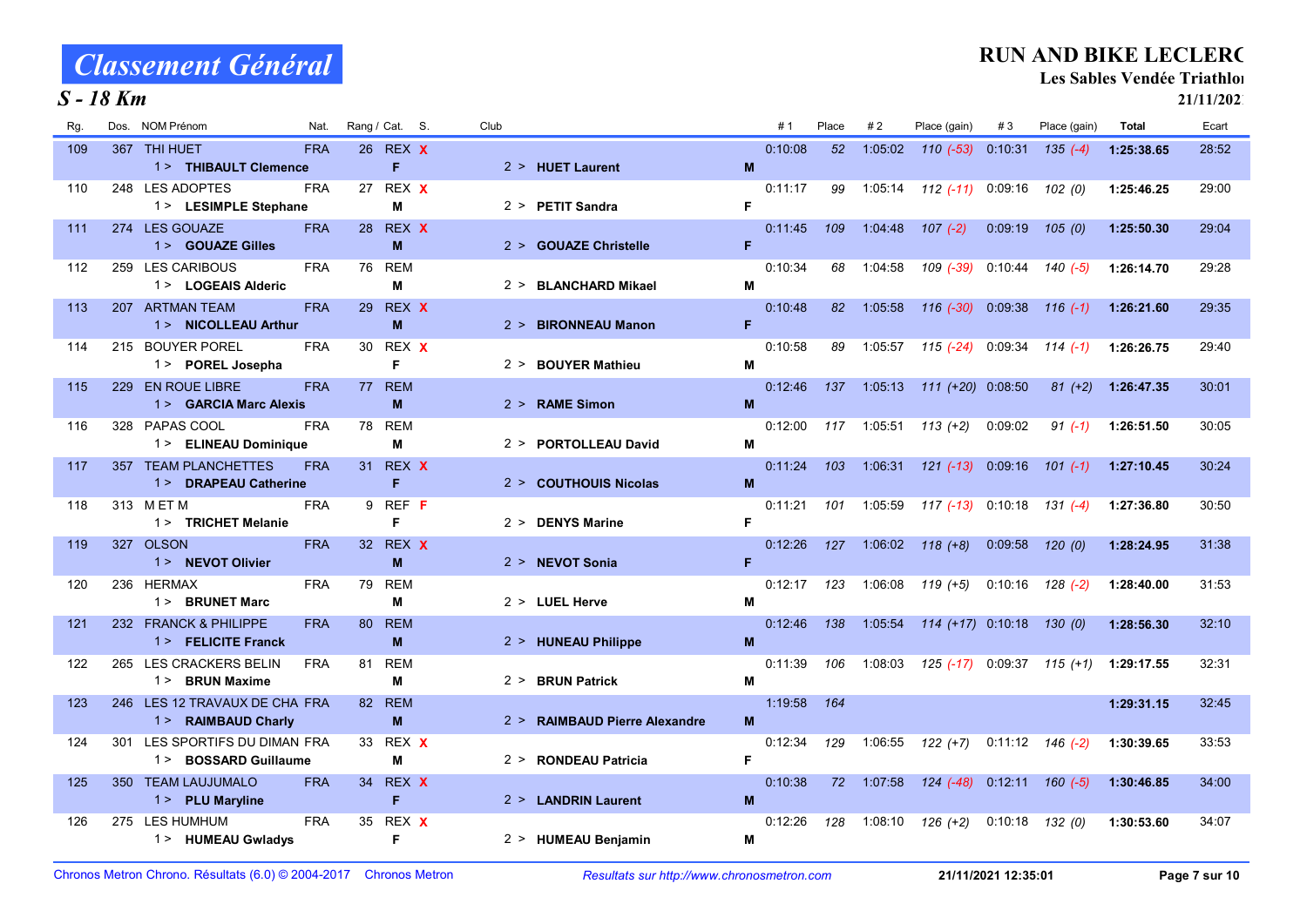### S - 18 Km

### RUN AND BIKE LECLERC

Les Sables Vendée Triathlon

| Rg. | <b>NOM Prénom</b><br>Dos.                                    | Nat.       | Rang / Cat. S.       | Club |                        |    | #1      | Place | #2      | Place (gain)               | #3      | Place (gain)           | Total      | Ecart |
|-----|--------------------------------------------------------------|------------|----------------------|------|------------------------|----|---------|-------|---------|----------------------------|---------|------------------------|------------|-------|
| 127 | 249 LES ALCOOLYTES<br>1 > POTEREAU Margot                    | <b>FRA</b> | 10 REF <b>F</b><br>F |      | 2 > BODIN Lenna        | F. | 0:11:52 | 114   | 1:08:29 | $127(-11)$ 0.10.40         |         | $136 (-2)$             | 1:30:59.75 | 34:13 |
| 128 | 276 LES INCAS SABLES<br>1 > BRETIGNIERE Marion               | <b>FRA</b> | 36 REX X<br>F        |      | 2 > CHAVIGNAUD Fabien  | M  | 0:13:06 | 141   | 1:07:41 | 123 (+14) 0:10:18 129 (-1) |         |                        | 1:31:02.95 | 34:16 |
| 129 | 329 PAPINS<br>1> PAPIN Audrey                                | <b>FRA</b> | 37 REX X<br>F        |      | 2 > PAPIN Joseph       | M  | 0:13:55 | 158   | 1:06:20 | 120 (+34) 0:10:57 145 (-5) |         |                        | 1:31:10.80 | 34:24 |
| 130 | 297 LES SABLAISES EN FOLI FRA<br>1> LECOUFLET DELAHAYE Marie |            | 11 REF F<br>F        |      | 2 > VILLENAUD Virginie | F. | 0:12:21 | 125   | 1:08:53 | $131 (-3)$                 |         | $0:10:03$ $123$ $(-2)$ | 1:31:15.60 | 34:29 |
| 131 | 302 LES SPRITZ<br>1 > MARTIN Emmanuel                        | <b>FRA</b> | 83 REM<br>M          |      | 2 > BARBIER Aurelien   | M  | 0:13:21 | 147   | 1:08:36 | 129 (+16) 0:09:25          |         | 108(0)                 | 1:31:19.85 | 34:33 |
| 132 | 262 LES COPINES<br>1 > LE GOFF Raphaele                      | <b>FRA</b> | 12 REF F<br>F        |      | 2 > LANDRAT Carole     | F. | 0:12:40 | 132   | 1:08:44 | $130 (+3)$                 | 0:10:09 | $125(-3)$              | 1:31:31.15 | 34 45 |
| 133 | 374 VIVI NAD<br>1 > JUTON Nadege                             | <b>FRA</b> | 13 REF <b>F</b><br>F |      | 2 > GANNE Virginie     | F. | 0:12:44 | 135   | 1:09:20 | $132 (+3)$                 | 0:09:39 | $117(-1)$              | 1:31:41.45 | 34 55 |
| 134 | 217 CARGO MOGETTE<br>1 > BENAZET Elise                       | <b>FRA</b> | 38 REX X<br>F        |      | 2 > QUENTIN Antoine    | М  | 0:13:22 | 148   | 1:08:32 | 128 (+18) 0:09:59          |         | $121(-4)$              | 1:31:51.70 | 35:05 |
| 135 | 312 LUCANGE<br>1 > CHENECHAUD Lucie                          | <b>FRA</b> | 14 REF <b>F</b><br>F |      | 2 > PICARD Angelique   | F. | 0:12:10 | 118   | 1:09:58 | 133 (-15) 0:11:32 153 (-2) |         |                        | 1:33:38.35 | 36:52 |
| 136 | 225 DROLIOT<br>1> FELIOT Cedric                              | <b>FRA</b> | 39 REX X<br>М        |      | 2 > DROUET Anne Jose   | F. | 0:12:52 | 140   | 1:10:28 | $134 (+5)$                 | 0:10:23 | $133(-1)$              | 1:33:42.10 | 36:56 |
| 137 | 332 PIF & PAF<br>1> NONOTTE VARLY Raphael                    | <b>FRA</b> | 84 REM<br>M          |      | 2 > BRANCHAREL Romain  | M  | 0.12.16 | 122   | 1:11:34 | $137(-14)$                 | 0:10:05 | $124(-1)$              | 1:33:53.95 | 37:07 |
| 138 | 224 DG BEER TEAM<br>1 > MALLARD David                        | <b>FRA</b> | 85 REM<br>М          |      | 2 > POIRAUD Guillaume  | м  | 0:12:38 | 131   | 1:11:24 | $136(-6)$                  | 0:09:59 | $122(-1)$              | 1:33:59.80 | 37:13 |
| 139 | 310 L ODYSSEE<br>1> GIBILY Vanessa                           | <b>FRA</b> | 15 REF <b>F</b><br>F |      | 2 > CATTEAU Severine   | F. | 0.12.24 | 126   | 1:10:48 | $135(-8)$                  | 0.10.56 | $144(-5)$              | 1:34:07.20 | 37:21 |
| 140 | 335 POZZA GOETZ<br>1 > PAZZOTTU Remy                         | <b>FRA</b> | 86 REM<br>М          |      | 2 > GOETZ Michel       | M  | 0:12:42 | 133   | 1:12:04 | $141 (-7)$                 | 0:09:43 | 118 (0)                | 1:34:27.35 | 37.41 |
| 141 | 353 TEAM NENUPHARE<br>1 > DRAPEAU Medhy                      | <b>FRA</b> | 40 REX X<br>M        |      | 2 > COUTHOUIS Maude    | F. | 0:12:21 | 124   | 1:12:11 | $142$ (-14)                | 0:10:28 | $134 (-3)$             | 1:34:57.85 | 38:11 |
| 142 | 234 GARANTON<br>1> GARANTON Pascale                          | <b>FRA</b> | 41 REX X<br>F        |      | 2 > GARANTON Nicolas   | M  | 0:12:45 | 136   | 1:12:01 | 139 (-5)                   | 0:10:16 | $127(-1)$              | 1:35:01.35 | 38:15 |
| 143 | 281 LES MINIES<br>1> PUIROUX Marie Dominique                 | <b>FRA</b> | 16 REF <b>F</b><br>F |      | 2 > GUILLET Severine   | F. | 0:12:35 | 130   | 1:12:34 | $146(-12)$                 | 0:09:54 | $119(-1)$              | 1:35:01.65 | 38.15 |
| 144 | 293 LES RAIDEUSES DE LA C FRA<br>1> PETIT REMAUD Frederique  |            | 17 REF $F$<br>F.     |      | 2 > BOUQUET Pascaline  | F. | 0:12:42 | 134   | 1:12:02 | $140(-5)$                  | 0.10:47 | 142 (-5)               | 1:35:30.00 | 38:43 |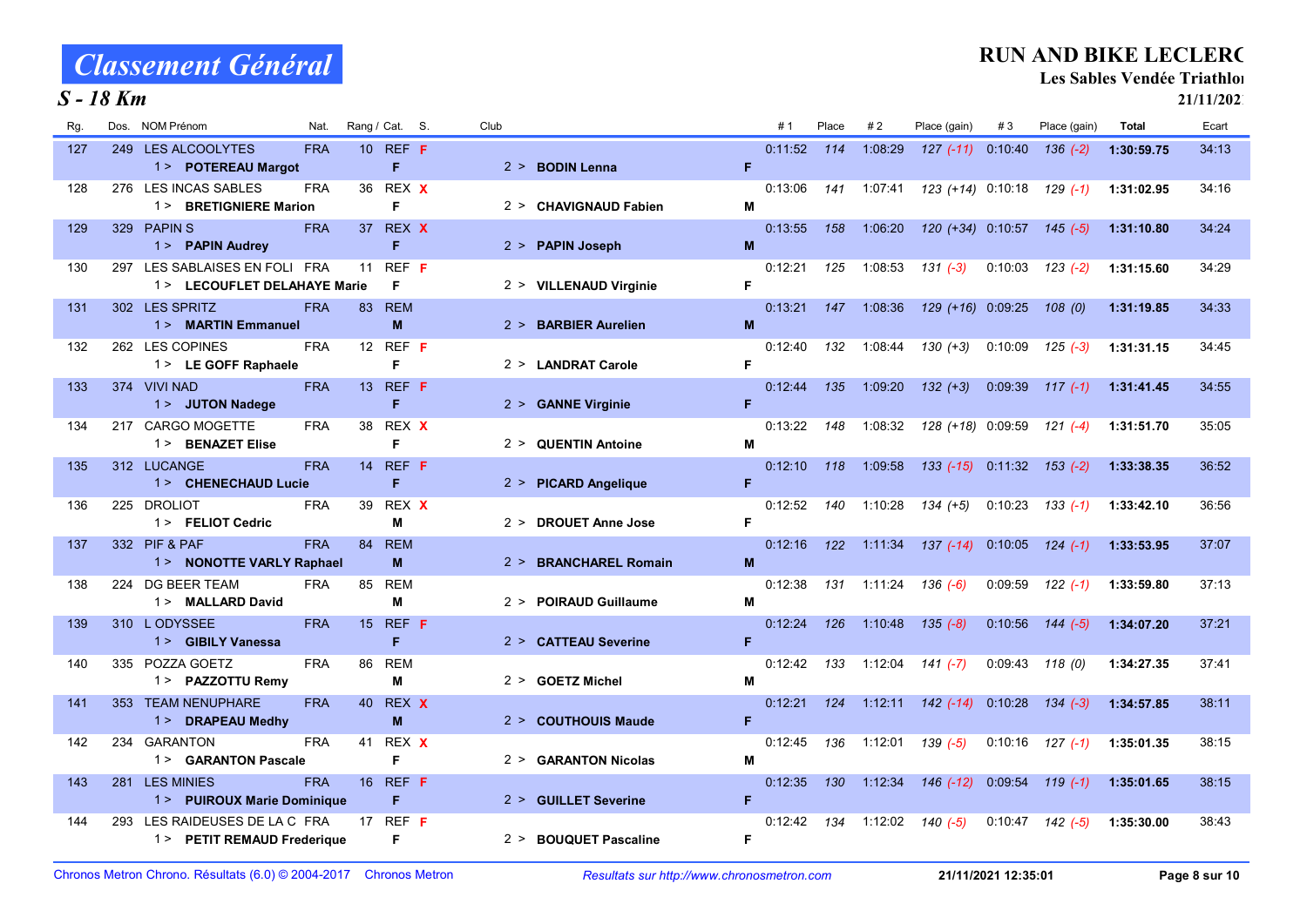### S - 18 Km

### RUN AND BIKE LECLERC

Les Sables Vendée Triathlon

| Rg. | <b>NOM Prénom</b><br>Dos.                         | Nat.       | Rang / Cat. S.       | Club |                               |    | # 1     | Place | #2      | Place (gain)               | #3      | Place (gain)           | <b>Total</b> | Ecart |
|-----|---------------------------------------------------|------------|----------------------|------|-------------------------------|----|---------|-------|---------|----------------------------|---------|------------------------|--------------|-------|
| 145 | 346 START AND GO<br>1> MARTIN Freddy              | <b>FRA</b> | 42 REX X<br>M        |      | 2 > MARTIN Celine             | F  | 0:13:36 | 153   | 1.11:36 | 138 (+10) 0:10:43          |         | $139(-2)$              | 1:35:53.20   | 39:07 |
| 146 | 222 COUPINES<br>1 > BOURON Dany                   | <b>FRA</b> | 18 REF F<br>F        |      | 2 > GUILLOT Stephanie         | F  | 0:13:26 | 149   | 1:12:18 | $144 (+2)$                 |         | $0.10:13$ $126$ (+1)   | 1:35:55.30   | 39:09 |
| 147 | 366 THE LION TEAM<br>1> POISSONNET Claire         | <b>FRA</b> | 19 REF F<br>F        |      | 2 > TARDY Chloe               | F  | 0:13:07 | 142   | 1:12:12 | $143(-3)$                  |         | $0:10:40$ $137$ $(-2)$ | 1:35:58.25   | 39:12 |
| 148 | 203 A2CMIEU<br>1> HUMMEL Anne                     | <b>FRA</b> | 43 REX X<br>F        |      | 2 > RIOU Francois             | M  | 0:12:13 | 120   | 1:13:05 | 148 (-24) 0:10:42 138 (-4) |         |                        | 1:35:59.45   | 39:13 |
| 149 | 239 ISAJOCE<br>1 > AVERTY Isabelle                | <b>FRA</b> | 20 REF F<br>F        |      | 2 > ABILLARD Jocelyne         | F. | 0:13:10 | 144   | 1:12:32 | $145(-2)$                  |         | $0:10:45$ $141$ $(-3)$ | 1:36:25.30   | 39:39 |
| 150 | 320 MOUSSET 2<br>1> HERNANDEZ Remy                | <b>FRA</b> | 44 REX X<br>M        |      | 2 > LEBLANC Louise            | F  | 0:13:15 | 146   | 1:12:59 | $147$ $(-2)$               |         | $0:10:52$ $143$ $(-2)$ | 1:37:04.35   | 40:18 |
| 151 | 278 LES JELETTES<br>1> BARDIN Lucie               | <b>FRA</b> | 21 REF <b>F</b><br>F |      | 2 > BONNIN Bernadette         | F  | 0:12:52 | 139   | 1:13:23 | 149 (-10) 0:11:35 154 (-2) |         |                        | 1:37:48.25   | 41:02 |
| 152 | 303 LES TALMONDAISE<br>1> TAIORE GRIMAUD Florence | <b>FRA</b> | 22 REF $F$<br>F      |      | 2 > LAGRANGE Elodie           | F. | 0:13:07 | 143   | 1:14:22 | $151(-7)$                  |         | $0:11:17$ $148$ $(-2)$ | 1:38:44.15   | 41:58 |
| 153 | 344 SPEEDY JEL<br>1> POIRAUD Christophe           | <b>FRA</b> | 45 REX X<br>M        |      | 2 > POIRAUD Natacha           | F  | 0:13:55 | 159   | 1:13:56 | $150 (+8)$                 |         | $0.11.32$ $152$ $(-2)$ | 1:39:21.55   | 42.35 |
| 154 | 219 CHAUVINCENT<br>1 > CHAUVIN Alexane            | <b>FRA</b> | 23 REF F<br>F        |      | 2 > VINCENT Justine           | F  | 0:13:12 | 145   | 1:15:06 | $152(-7)$                  | 0:11:23 | $150(-2)$              | 1:39:38.75   | 42:52 |
| 155 | 135 MOUSSET 3<br>1 > LEBLANC Maria                | <b>FRA</b> | 24 REF <b>F</b><br>F |      | 2 > PERROTIN Emmanuelle       | F. | 0:13:32 | 152   | 1:15:47 | $153(-1)$                  |         | $0:11:17$ 149 (-2)     | 1:40:34.60   | 43:48 |
| 156 | 240 JELETTESNATSOF<br>1> POTERAU Nathalie         | <b>FRA</b> | 25 REF F<br>F        |      | 2 > LALLERAY NEE BARRE Sophie | F. | 0:13:31 | 151   | 1:15:58 | $154 (-3)$                 |         | $0:11:15$ $147$ $(-2)$ | 1:40:42.65   | 43:56 |
| 157 | $201 \quad 1$<br>1 > ARNAUD Marina                | <b>FRA</b> | 46 REX X<br>F        |      | 2 > ARNAUD Dominique          | M  | 0:13:53 | 157   | 1:16:03 | $155 (+2)$                 | 0.12.23 | $161 (-2)$             | 1:42:18.10   | 45.32 |
| 158 | 279 LES KINDER DELICE<br>1> THOMAS Anthony        | <b>FRA</b> | 87 REM<br>М          |      | 2 > MORINEAU Francois Xavier  | м  | 0:13:29 | 150   | 1:17:29 | $156(-6)$                  | 0:12:48 | 162 (-2)               | 1:43:44.95   | 46:58 |
| 159 | 272 LES FRANCHOUILLARDE FRA<br>1 > JEGU Laetitia  |            | 47 REX X<br>F        |      | 2 > FOUASSIER Hugo            | M  | 0.13.46 | 156   | 1.18.36 | $157(-1)$                  | 0:11:37 | $155(-2)$              | 1:43:57.75   | 47:11 |
| 160 | 257 LES BUSES<br>1> ROUX Clemence                 | <b>FRA</b> | 26 REF <b>F</b><br>F |      | 2 > LIBAUD Marie              | F. | 0:13:38 | 154   | 1:19:19 | $159(-4)$                  | 0:11:25 | 151 (-2)               | 1:44:20.35   | 47:34 |
| 161 | 251 LES APPRENTRI GIRLS<br>1 > PONTOIZEAU Anais   | <b>FRA</b> | 27 REF F<br>F        |      | 2 > GAUTIER Christelle        | F. | 0.14.04 | 160   | 1:19:07 | $158(+1)$                  | 0:11:45 | $158(-2)$              | 1:44:54.90   | 48:08 |
| 162 | 322 NOUNE ET NANNE<br>1> BARILLE Anne             | <b>FRA</b> | 48 REX X<br>F        |      | 2 > BARILLE Thierry           | M  | 0:14:58 | 161   | 1:20:59 | 161 (0)                    | 0:11:38 | 156 (-1)               | 1:47:34.20   | 50:48 |